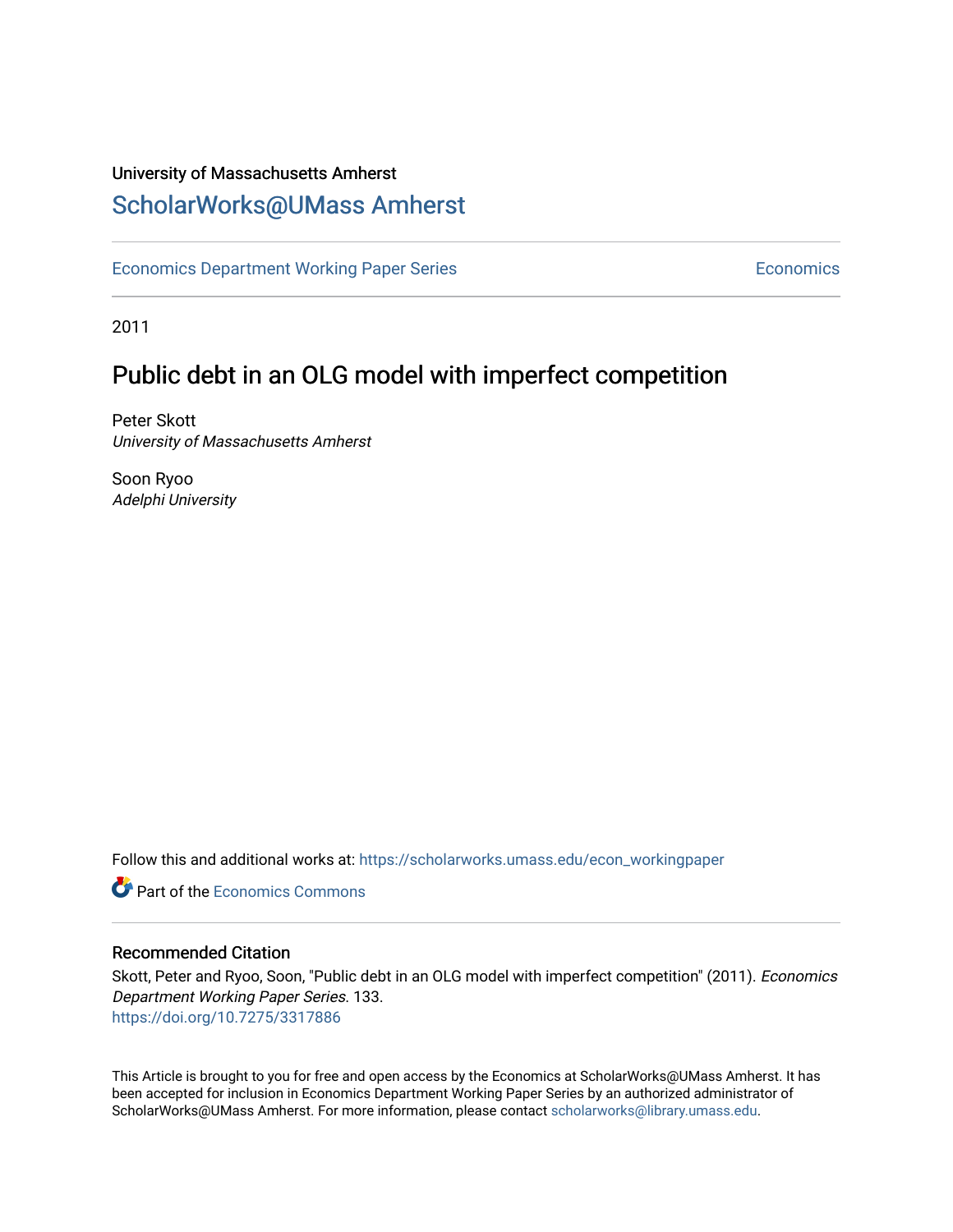# **DEPARTMENT OF ECONOMICS**

## **Working Paper**

## **Public debt in an OLG model with imperfect competition**

By

Peter Skott Soon Ryoo

Working Paper 2011‐25



## **UNIVERSITY OF MASSACHUSETTS AMHERST**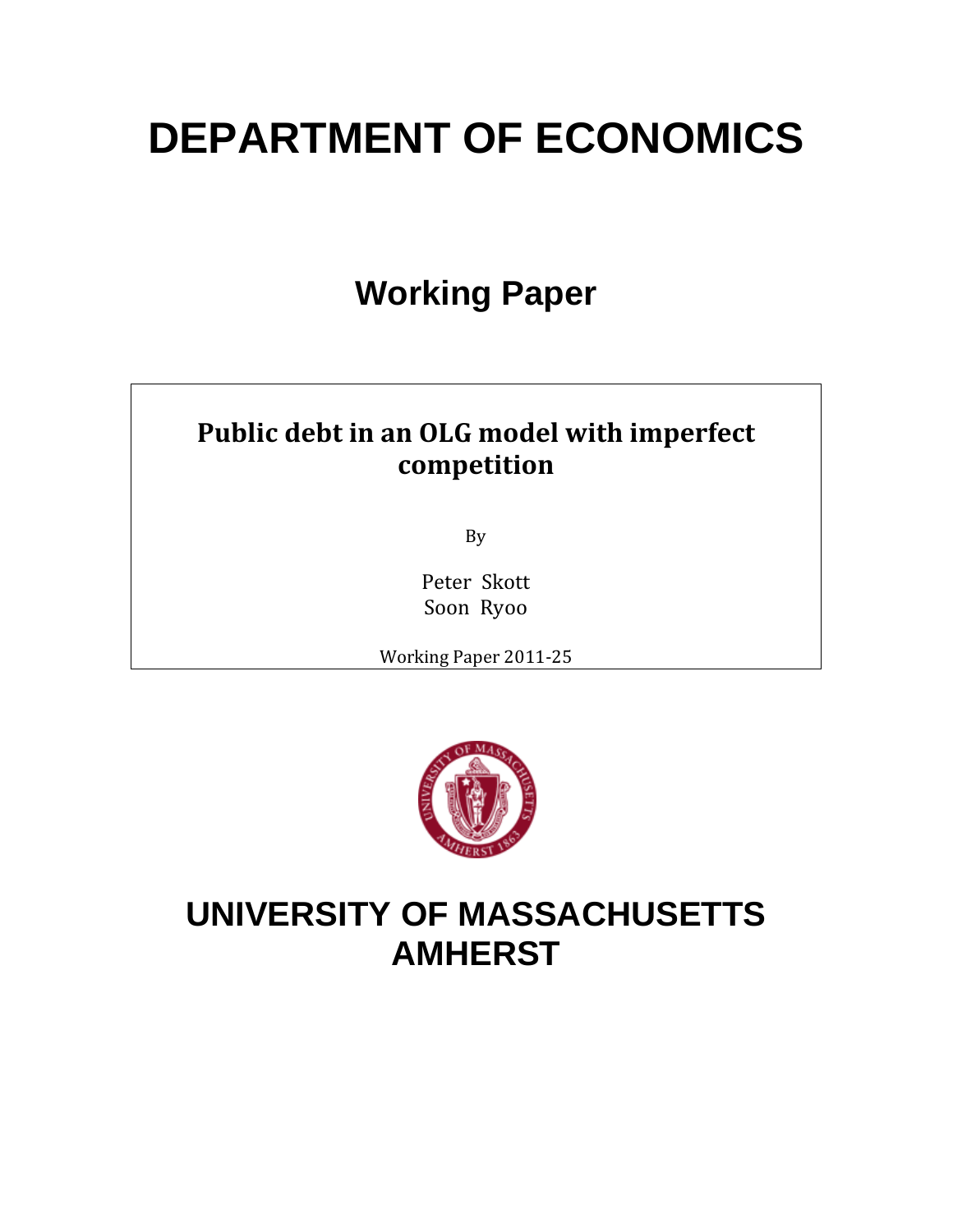## Public debt in an OLG model with imperfect competition

Peter Skott\* and Soon Ryoo<sup>†</sup>

September 16, 2011

#### Abstract

Fiscal policy is needed to avoid dynamic inefficiency and maintain full employment in a modified Diamond OLG model with imperfect competition. A distributionally neutral tax scheme can maintain full employment in the face of variations in 'household confidence'. No variations in taxes will be needed if households correctly anticipate future taxes: the tax policy functions as an insurance scheme.

JEL classification: E62, E22 Key words: Public debt, Keynesian OLG model, dynamic efficiency, confidence.

Department of Economics, University of Massachusetts, Amherst, MA 01003,USA; email: pskott@econs.umass.edu.

<sup>&</sup>lt;sup>†</sup>Department of Accounting, Finance and Economics, Adelphi University, Garden City, NY 11530, USA; email: sryoo@.adelphi.edu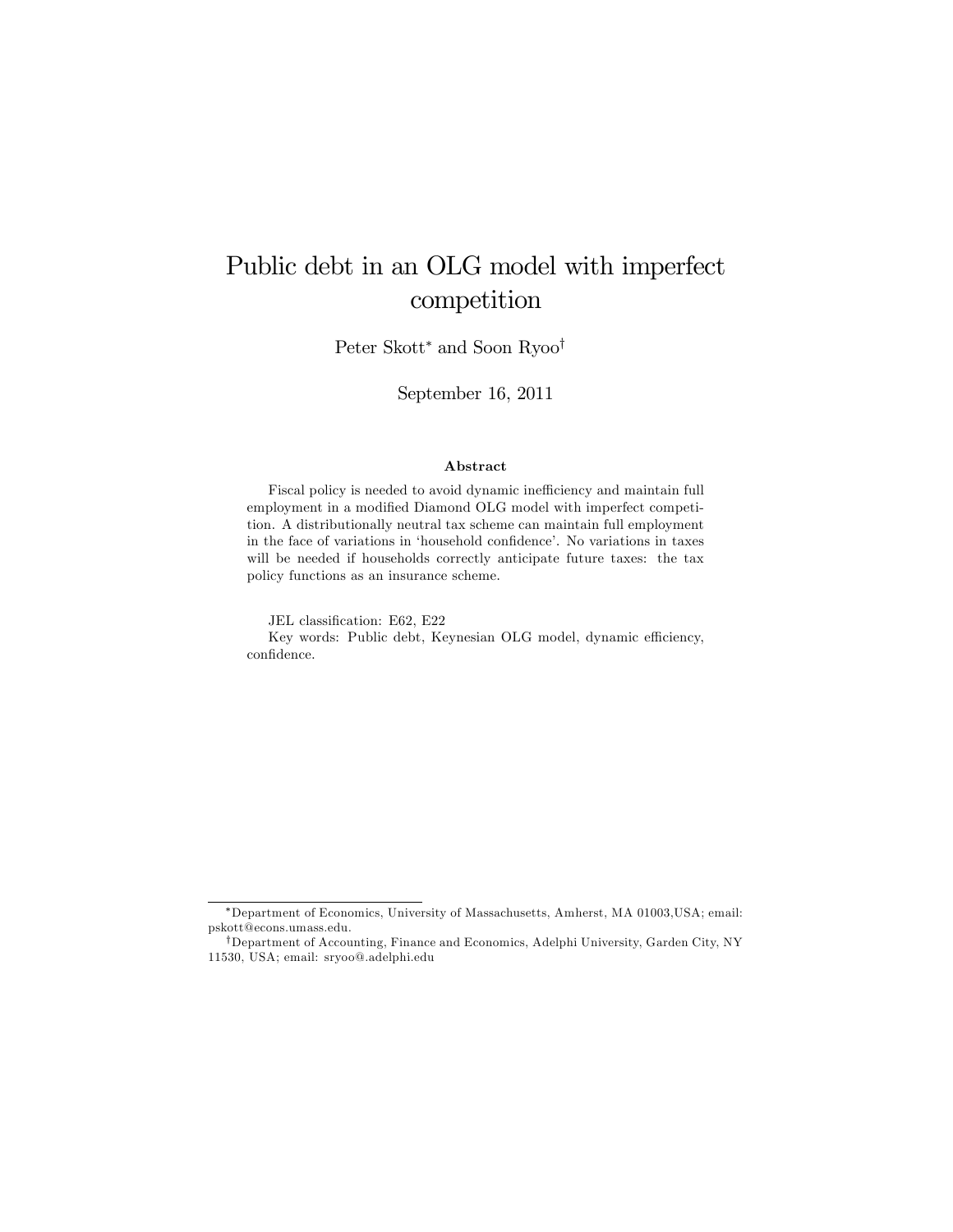### 1 Introduction

Overlapping generations models (OLG models) may give rise to dynamic inefficiency. The inefficiency case is typically dismissed as empirically irrelevant, but the dismissal presumes that the observed rate of return on capital is a good measure of the marginal product of capital. Fiscal policy is required to avoid inefficiency and maintain full employment in a modified Diamond model with imperfect competition.

Section 2 sets out the model. Taxation and public debt are added in section 3. We first consider the fiscal requirements in steady growth and then examine the implications of variations in 'household confidence' and saving. Section 4 contains a few concluding comments.

### 2 A modified Diamond model

Following Diamond (1965), all agents live for two periods. They work in the first period and live off their savings in the second. The utility function for a young agent in period  $t$  takes the standard CRRA form

$$
U = \frac{c_{1,t}^{1-\theta} - 1}{1-\theta} + \frac{1}{1+\rho} \frac{c_{2,t+1}^{1-\theta} - 1}{1-\theta}; \qquad \theta \ge 0
$$
 (1)

where  $c_{1,t}$  and  $c_{2,t+1}$  are the level of consumption per capita when the agent is young and old, respectively;  $\theta$  is the inverse of the intertemporal elasticity of substitution, and  $\rho$  is the discount rate. There is full employment and we take the labor supply to be inelastic. Normalizing the supply of an individual worker to one, the budget constraint is given by

$$
c_{1,t} + \frac{1}{1 + r_{t+1}} c_{2,t+1} = w_t
$$
 (2)

where  $r_{t+1}$  is the rate of return on savings and  $w_t$  is the real wage.

The maximization problem implies that

$$
c_{1,t} = (1 - s_t)w_t
$$
 (3)

where the saving rate s can be written

$$
s_t = s(r_{t+1}) = \frac{(1 + r_{t+1})^{(1-\theta)/\theta}}{(1+\rho)^{1/\theta} + (1 + r_{t+1})^{(1-\theta)/\theta}}
$$
(4)

Thus, total saving  $(=$  the capital stock in the following period) is given by

$$
K_{t+1} = S_t = s(r_{t+1})L_t w_t
$$
\n(5)

where  $L_t$  is the number of (young) workers at time t. We assume that  $L_t$  grows at the rate n: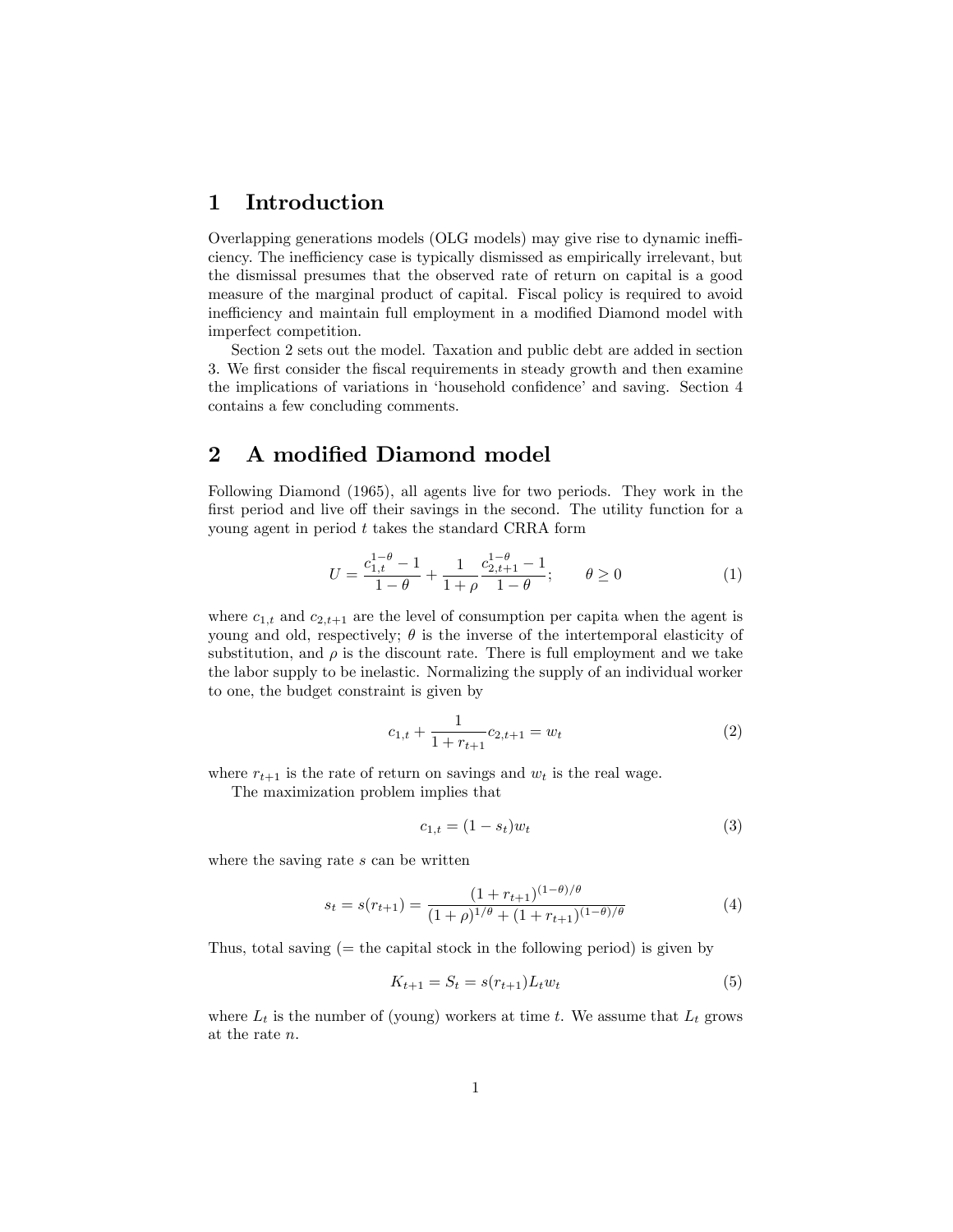With a Cobb-Douglas production function and logarithmic utility  $(\theta = 1)$ , the model produces a unique and stable steady-growth path. The general case with  $\theta \neq 1$  may have multiple steady-growth paths, but the qualitative conclusion is the same: the steady growth path $(s)$  may be dynamically inefficient. The case of inefficiency is commonly dismissed since evidence suggests that capital's rate of return exceeds the growth rate (e.g. Romer 2006, chapter 2). The equality between the rate of return and the marginal product  $-\text{which}$  lies behind the  $d$ ismissal  $-\text{ does not hold},$  however, if one abandons the assumption of perfect competition.

Consider a case with imperfect competition and a fixed-coefficient production function,

$$
Y_t = \min\{L_t, \sigma K_t\} = L_t \le \sigma K_t \tag{6}
$$

$$
\pi = \bar{\pi} \tag{7}
$$

In equation (6),  $\sigma$  is the output-capital ratio at full capacity utilization. Disregarding labor hoarding, we assume that the labor constraint is binding, and units are normalized to give a labor productivity of one. The constant profit share in equation  $(7)$  is consistent with a profit-maximizing markup on marginal cost. The markup is constant if firms' perceived demand function is isoelastic, and marginal cost is equal to unit labor cost if firms have excess capital capacity. Excess capacity, in turn, may be desired for a variety of reasons, including entry deterrence (Spence 1977).

Using (5)-(7), and dividing through by  $K_t$ , the growth rate of the capital stock is given by

$$
1 + \hat{K}_t = \frac{K_{t+1}}{K_t} = s(r_{t+1})(1 - \bar{\pi})\frac{Y_t}{K_t} = s(r_{t+1})(1 - \bar{\pi})u_t\sigma
$$
(8)

where  $u_t \leq 1$  is the utilization rate of capital and a hat over a variable is used to denote growth rates  $(\hat{x} = (dx/dt)/x).$ 

The utilization and accumulation rates are constant in steady growth, full employment requires that  $\hat{K} = \hat{L} = n$ , and by definition we have  $r = \pi u\sigma$ . Thus, for given values of  $\bar{\pi}, \sigma$  and n, equation (8) determines the steady-growth solution for utilization,  $u^*$ . There is an upper bound on utilization,  $u^* \leq 1$ , and full-employment growth becomes impossible if there are no solutions satisfying this restriction: with a low saving rate, the capital stock cannot expand in line with the potential labor force, even at  $u = 1$ .

Assuming a solution with  $u^* \leq 1$ , adjustments in the utilization rate below this maximum play the same role as movements along the smooth production function in the standard specification. Fixed coefficients, however, bring the dynamic inefficiency problem into stark focus: for utilization rates below one, the marginal product of capital is zero, and the empirical observation of profit rates that exceed the rate of growth does not imply dynamic efficiency.

This case highlights another issue. So far investment has been determined passively by household saving, making dynamic inefficiency the only downside

<sup>&</sup>lt;sup>1</sup>With fixed coefficients and a given profit share, the solution is unique, even if  $\theta \neq 1$ .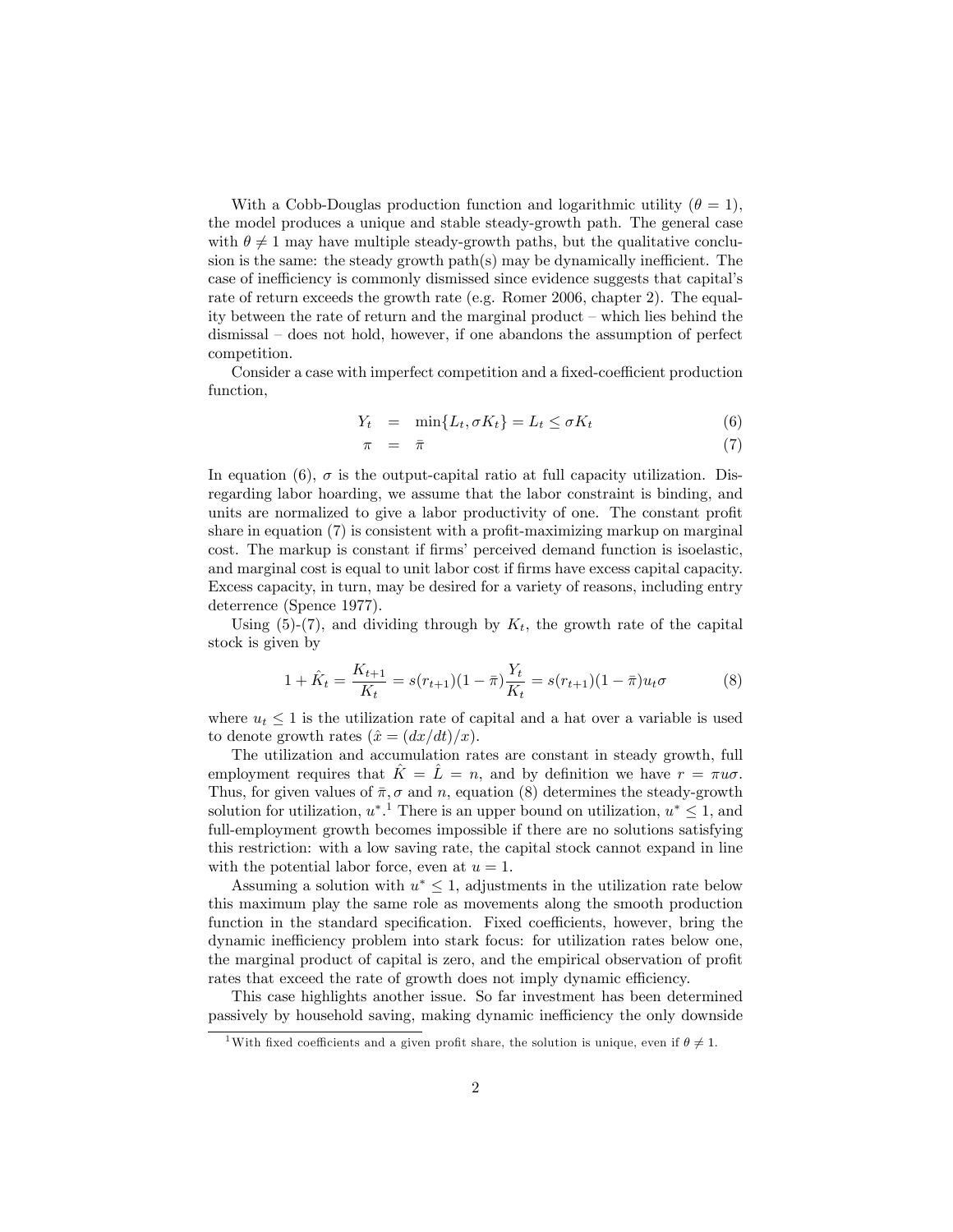of high saving. The problem is transformed into one of aggregate demand if the level of investment is determined by profit-maximizing firms: firms will not maintain a constant rate of accumulation if they have persistent, unwanted excess capacity. Steady growth, in other words, requires utilization at the desired rate,  $u = u^{**}$ , and the unique steady-growth rate is given by  $\hat{K}^* = s^*(1 \bar{\pi}$ ) $u^{**}\sigma \geq n$ , where  $s^* = s(\bar{\pi}u^{**}\sigma)^2$ . What appeared as a problem of dynamic inefficiency when investment adjusts passively to saving, now becomes a question of ensuring the existence of a steady-growth path with full employment.<sup>3</sup>

Imperfect competition is central to the argument. Under perfect competition, we would have  $u = u^{**} = 1$ , <sup>4</sup> the profit share becomes indeterminate, and equation (8) with  $\hat{K} = n$  could be used to determine  $\pi$  (for  $u = u^{**}$ ), rather than u with  $\pi = \bar{\pi}$ .

### 3 Public debt

Extending the model, we introduce a government that consumes  $(G_t)$ , levies lumpsum taxes on the young and old generations  $(T_t^Y$  and  $T_t^O$ ) and has debt  $(B_t)$ .<sup>5</sup> Young households save in the form of fixed capital and government bonds. We assume that these assets are perfect substitutes and have the same rate of return.

The saving equation (5) now takes the form

$$
K_{t+1} + B_{t+1} = S_t \tag{9}
$$

while the public sector budget constraint is given by

$$
G_t + (1 + r_t)B_t = B_{t+1} + T_t^Y + T_t^O \tag{10}
$$

The young generation in period  $t$  maximizes  $(1)$  subject to a modified constraint,

$$
c_{1,t} + \frac{1}{1 + r_{t+1}} c_{2,t+1} = w_t - \tau_t - \frac{1+n}{1 + r_{t+1}} \gamma_{t+1}
$$
(11)

where  $\tau_t \equiv T_t^Y/L_t$  and  $\gamma_t = T_t^O/L_t$ . This gives the following solution for saving

$$
S_t = [s_t(w_t - \tau_t) + (1 - s_t) \frac{1 + n}{1 + r_{t+1}} \gamma_{t+1}] L_t
$$
\n(12)

where  $s_t$  is given by (4). Alternatively, saving can be written

$$
S_t = \tilde{s}_t (w_t - \tau_t) L_t \tag{13}
$$

<sup>&</sup>lt;sup>2</sup>A desired utilization rate below unity  $(u^{**} < 1)$  may be inefficient. This inefficiency – which may derive from entry deterrence  $-\text{cannot}$  be addressed using fiscal policy. We use the term dynamic inefficiency to denote outcomes with  $u < u^{**}$ .

 $3$ Using a different terminology, this is the Harrodian problem of discrepancies between natural and 'warranted' growth rates.

<sup>&</sup>lt;sup>4</sup>Price taking firms will produce at full capacity as long as  $\pi > 0$ .

<sup>&</sup>lt;sup>5</sup>Since the labor supply is taken to be inelastic, it is irrelevant whether the taxes on the young are lumpsum or based on wage income.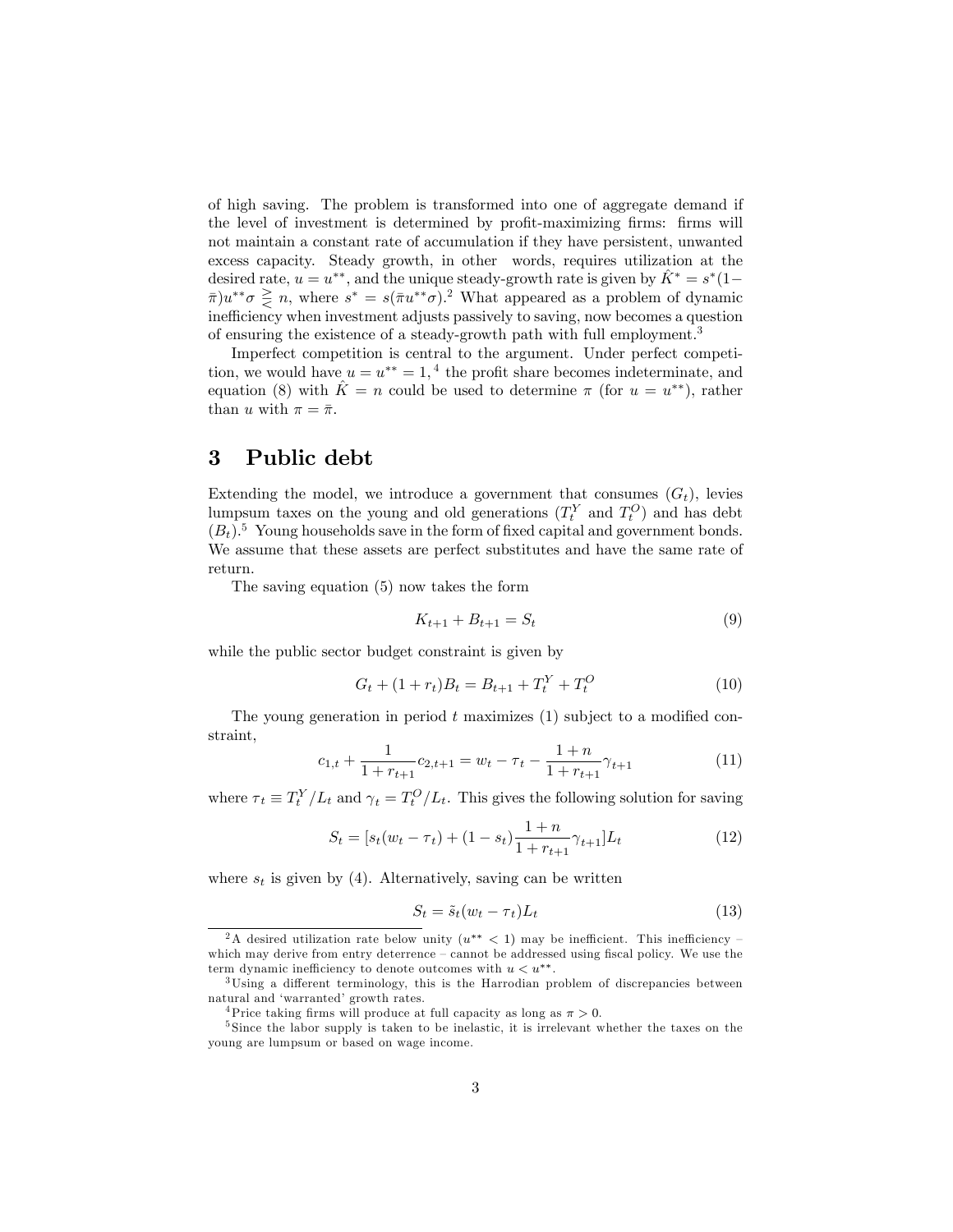where the young generation's saving rate out of the current disposable income  $(\tilde{s}_t)$  is given by

$$
\tilde{s}_t = \frac{s_t(w_t - \tau_t) + (1 - s_t)\frac{1 + n}{1 + r_{t+1}}\gamma_{t+1}}{w_t - \tau_t}
$$
\n(14)

Using (12)-(13) and dividing through by  $L_t$ , (9)-(10) can be rewritten,

$$
(1+n)(k_{t+1} + b_{t+1}) = s_t(w_t - \tau_t) + (1 - s_t) \frac{1+n}{1 + r_{t+1}} \gamma_{t+1}
$$
 (15)

$$
= \tilde{s}_t(w_t - \tau_t) \tag{16}
$$

$$
g_t + (1 + r_t)b_t = (1 + n)b_{t+1} + \tau_t + \gamma_t \tag{17}
$$

where  $g_t \equiv G_t/L_t, b_t \equiv B_t/L_t, k_t = K_t/L_t$ .

#### 3.1 Steady growth

By definition  $w = 1 - \pi$  and  $r = \pi u\sigma$ , and steady growth with dynamic efficiency requires that  $b_t = b, \pi = \bar{\pi}, u_t = u^{**}$ . Substituting these conditions into (15), using (17), and rearranging, we get

$$
b = \frac{s^*(1-\bar{\pi}) - (1+n)k^*}{1+n+s^*(r-n)} + \frac{1}{1+r}\gamma - \frac{s^*}{1+n+s^*(r-n)}g
$$
(18)

where  $r^* = \pi \sigma u^{**}$  and  $k^* = 1/(\sigma u^{**})$ , and where  $s^* = s(r^*)$  is determined by  $(4).$ 

The required debt  $(b)$  depends *inversely* on public consumption  $(g)$  and directly on the level of taxes on the old generation  $(\gamma)$ .<sup>6</sup> For any given  $\gamma$ , an increase in  $g$  implies that consumption has to contract in order to maintain equilibrium in the product market. This is achieved by increasing taxes on the young, and as a result the desired saving decreases. This, in turn, reduces the need for government debt as an outlet for saving. Analogously, with a given value of g, an increase in  $\gamma$  must be accompanied by a reduction in  $\tau$  in order to maintain the level of consumption and equilibrium in the goods market. The intertemporal budget constraint is unchanged, but the disposable income of the young has gone up, and the amount of public debt must increase to meet the rise in saving.

#### 3.2 Fluctuations in 'confidence'

The analysis can be extended to cover fluctuations in saving rates across generations. The fluctuations could be the result of variations in 'confidence'. Thus, assume (in line with most evidence) that  $\theta > 1$  and note that the saving rate in period t depends on the expected rate of return and the expected future taxes (equations  $(13)-(14)$ ). The introduction of confidence means that there is no

 $6$ An inverse relation between debt and government consumption is obtained in a non-OLG setting by Schlicht (2006).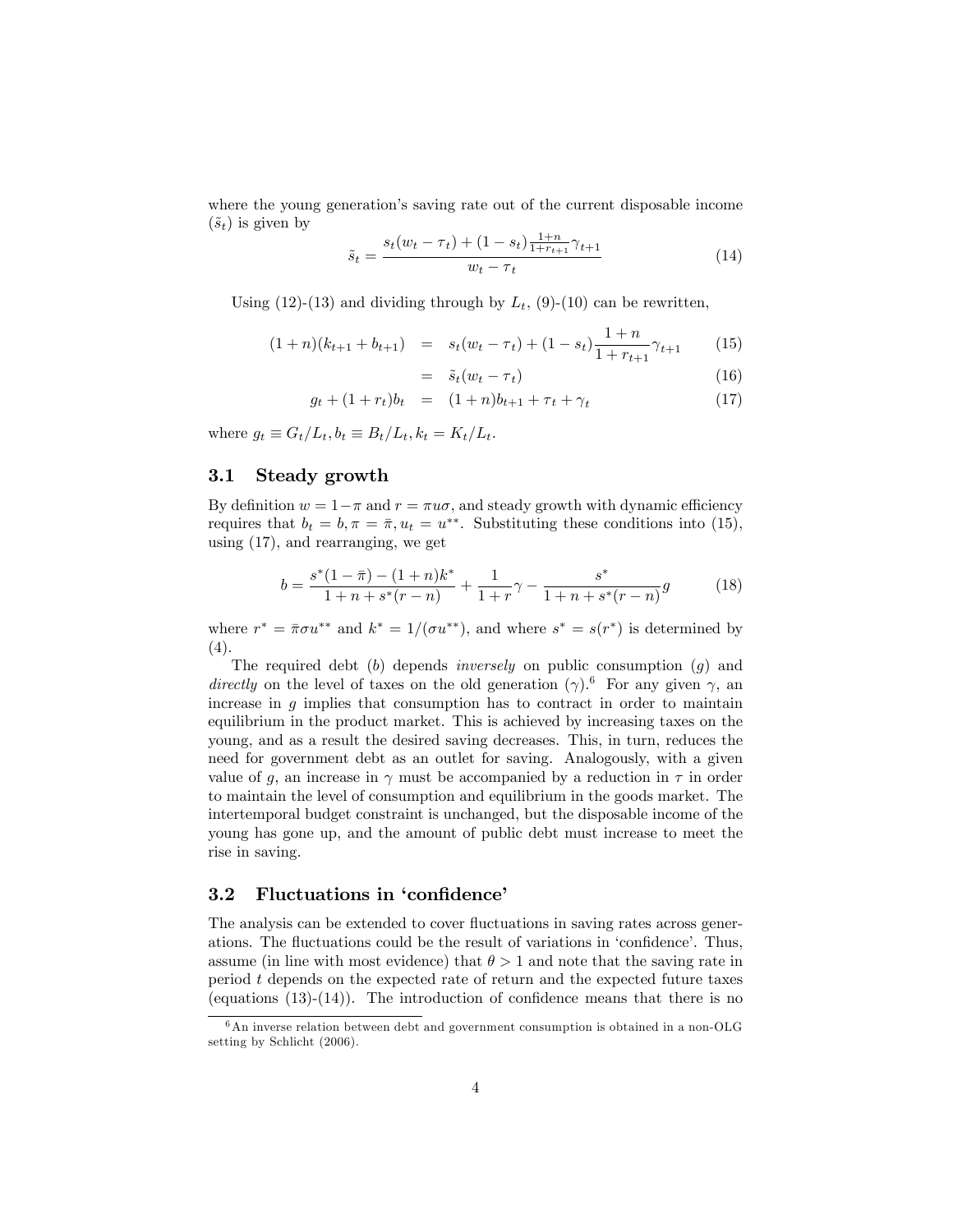longer perfect foresight, and actual saving can deviate from what would have been chosen under perfect foresight. Our primary concern in this paper, however, is not the sources of fluctuations in saving. To simplify the analysis, we therefore consider the effects of exogenous fluctuations in the young generation's saving rate out of current disposable income  $(\tilde{s}_t)$ .

#### 3.2.1 Distributionally neutral intervention

The fluctuations in the saving rate can be offset by a distributionally neutral policy intervention: institute a transfer to those young generations that are unduly pessimistic (tend to consume too little) and finance the transfer by taxing the same generation when it gets old.<sup>7</sup> Analogously, an overly optimistic generation can be taxed in the Örst period and compensated by a transfer in the second.

The aim is to achieve  $u_t = u^{**}$  and  $k_t = k^* = 1/(\sigma u^{**})$  so as to maintain full employment and avoid inefficiency. Using these targets and substituting (16) into (17), we get

$$
\tau_t = \frac{(1+n)k^* + g + (1+r^*)b_t - \gamma_t - \tilde{s}_t(1-\bar{\pi})}{1-\tilde{s}_t} \tag{19}
$$

Distributional neutrality means that a generation should not be favored (or punished) because of its degree of confidence. If  $b^*$  and  $\gamma^*$  denote the steadygrowth values of b and  $\gamma$  along the optimal path when there are no variations in confidence, this requirement can be stated formally as

$$
(1+r^*)(k^* + b_{t+1}) - \gamma_{t+1} = (1+r^*)(k^* + b^*) - \gamma^*
$$
\n(20)

The expression on the left hand side of equation (20) gives the income available to an old generation in period  $t + 1$ . Neutrality requires that this income be equal to the level that characterizes the steady growth path.<sup>8</sup>

Using  $(19)$  and  $(20)$ , the equation for the tax on the young at time t can now be written

$$
\tau_t = \frac{(1+n)k^* + g + (1+r^*)b^* - \gamma^* - \tilde{s}_t(1-\bar{\pi})}{1-\tilde{s}_t} \tag{21}
$$

Hence,

$$
\frac{\partial \tau_t}{\partial \tilde{s}_t} = -\frac{1 - \bar{\pi} - \tau_t}{1 - \tilde{s}_t} \tag{22}
$$

As long as the disposable income of the young is positive  $(1 - \pi - \tau_t > 0)$ , we have  $\frac{\partial \tau_t}{\partial \tilde{s}_t} < 0$ .

<sup>7</sup> The transfer increases the saving of the young generation as well as its consumption. But the additional saving will be more than fully absorbed by the issue of government bonds, thus leading to a decline in the amount of saving that goes into fixed capital formation.

<sup>8</sup> The stabilization of output and the consumption of the old generation at their steadygrowth values implies that the consumption of the young will also be at its steady-growth value.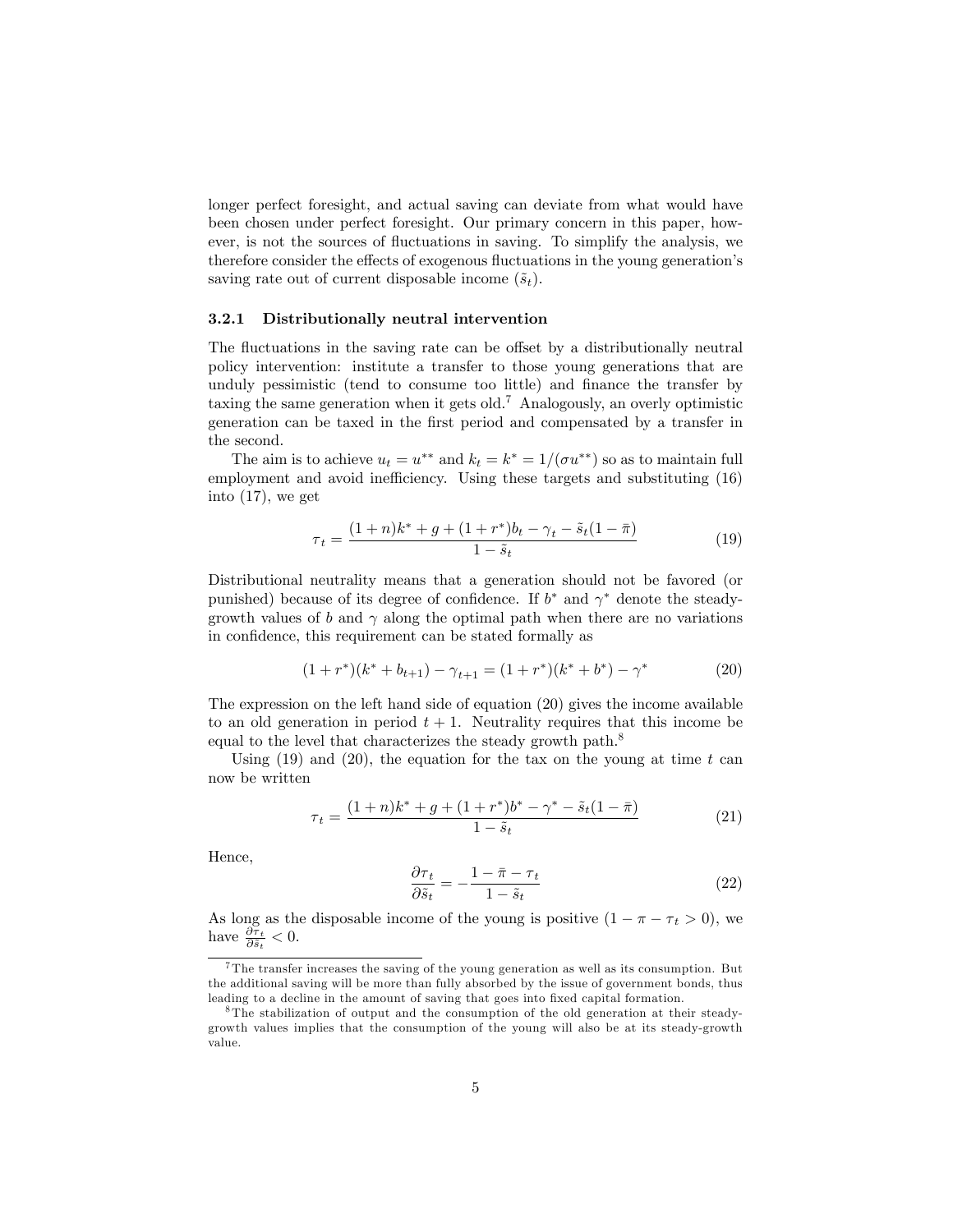#### 3.2.2 Tax expectations

The above analysis uses systematic variations in  $\tau_t$  and  $\gamma_{t+1}$  to get distributional neutrality across generations. We took the saving rate  $\tilde{s}$  as exogenous, however. This combination of assumptions may seem unreasonable since in general the saving rate depends on the tax structure. The private sector's anticipation of future taxes does not, however, negate the possibility of distributionally neutral stabilization.

Taxes can be used as an insurance mechanism when future taxes are anticipated. Consider the extreme case where taxes are perfectly foreseen. Formally, let  $\gamma_{t+1}$  be determined by

$$
(1+n)\gamma_{t+1} = (1+n)\gamma^* + \beta(1+r_{t+1})(w_t - \tau_t - c_{1,t}) \tag{23}
$$

$$
\beta = \frac{r_{t+1} - r^*}{1 + r_{t+1}} \tag{24}
$$

The tax scheme in (23)-(24) combines lumpsum taxes  $(\gamma^*)$  with a proportional tax on capital income  $(\beta)$ . The proportional tax rate is conditional on the realized rate of return, and the conditionality ensures that the private after-tax rate of return always will be  $r^*$ . Thus, using  $(23)-(24)$ , the household budget constraint (11) can be rewritten

$$
c_{2,t+1} = (w_t - \tau_t - c_{1,t})(1 + r_{t+1}) - (r_{t+1} - r^*)(w_t - \tau_t - c_{1,t}) - (1 + n)\gamma^*
$$
  
= 
$$
(1 + r^*)(w_t - \tau_t - c_{1,t}) - (1 + n)\gamma^*
$$
(25)

The budget constraint becomes independent of 'confidence'. Consequently, the tax rate on the young should be set at the steady-growth level,  $\tau_t = \tau^*$ , and no variations are required.

#### 3.2.3 Non-neutral intervention

Sections  $3.2.1 - 3.2.2$  assume that the private sector is subject to swings in confidence but that the government correctly anticipates the rate of return on capital and has the ability to implement fairly sophisticated tax schemes. Intergenerational neutrality and perfect government foresight are not required, however, for the stabilization of  $k$  at  $k^*$ .

Consider the simple case in which capital income is taxed at a constant  $(\text{time-invariant})$  rate  $(\beta)$ ,

$$
\gamma_t = \beta(k_t + b_t)(1 + r_t) \tag{26}
$$

Unlike in section 3.2.2,  $\beta$  need not satisfy (24) and – returning to the case without private sector anticipation of future taxes  $-$  we take the variations in the young's saving rate out of current disposable income  $(\tilde{s}_t)$  to be exogenous.<sup>9</sup>

$$
\tilde{s} = \frac{s}{1 - (1 - s)\beta}
$$

Hence, the argument could also be phrased in terms of exogenous movements in s.

<sup>&</sup>lt;sup>9</sup>With the proportional tax on capital income the relation (14) between  $\tilde{s}$  and s implies – using  $(16)$  – that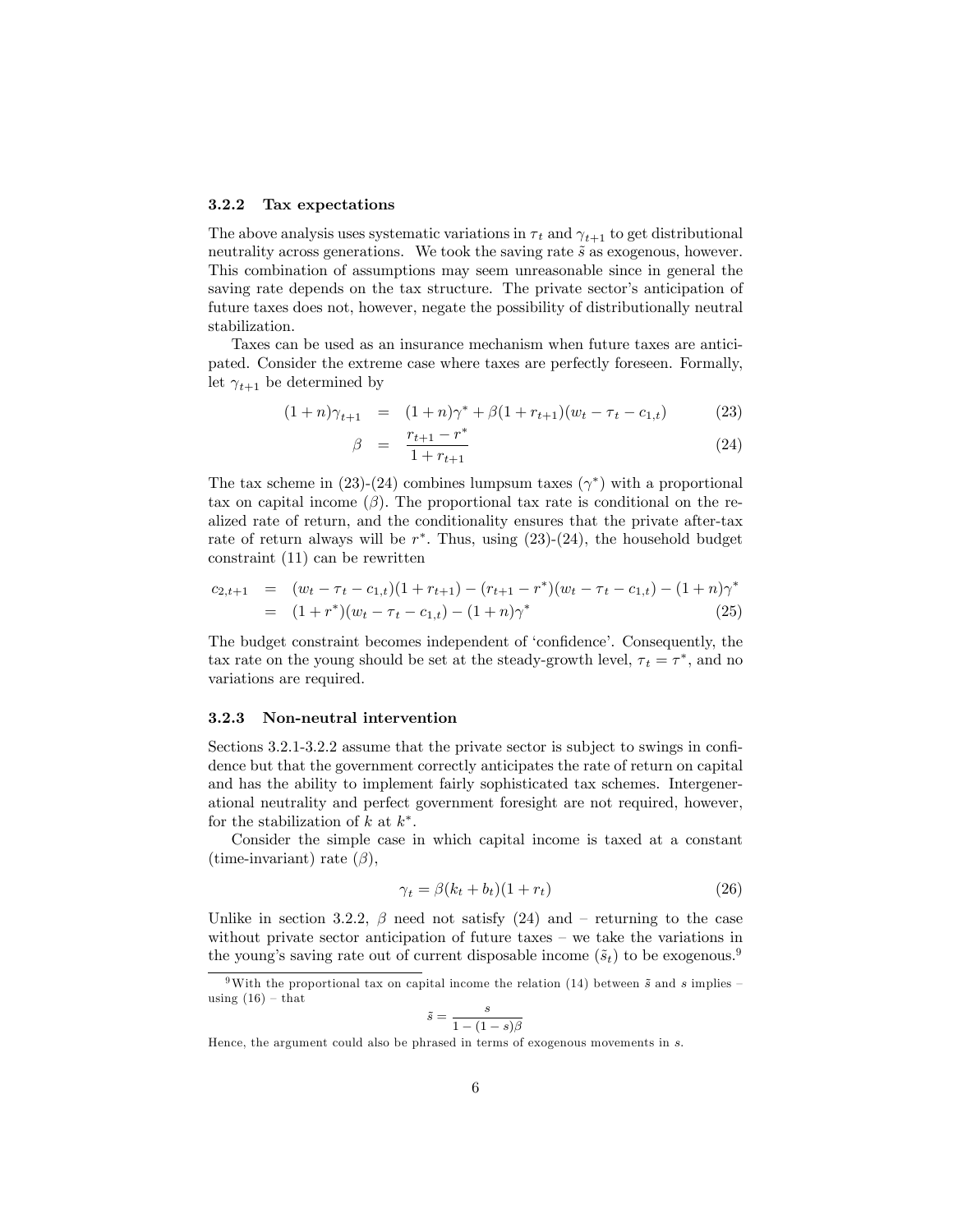By assumption the profit is constant  $(\pi = \bar{\pi})$  and the policy is designed to keep  $k_t = k^*$  (and thus  $r_t = r^*$ ).

Combining these assumptions and (26) with equations (16) and (17), the debt dynamics can be written

$$
b_{t+1} = A_t - B_t b_t \tag{27}
$$

where

$$
A_t = \frac{\tilde{s}_t[1 - \bar{\pi} - g + \beta(1 + r^*)k^*] - k^*(1 + n)}{(1 + n)(1 - \tilde{s}_t)}
$$
(28)

$$
B_t = (1 - \beta) \frac{1 + r^*}{1 + n} \frac{\tilde{s}_t}{1 - \tilde{s}_t}
$$
 (29)

For a constant value of  $\tilde{s}$  and a sufficiently large tax rate  $\beta$ , the difference equation (27) has a unique, stable stationary point,

$$
b^{**} = \frac{A}{1+B} \tag{30}
$$

Random fluctuations in  $\tilde{s}$  generate fluctuations in A and B (and thereby in b, also in the long run), but if the ratio  $A_t/(1 + B_t)$  is bounded then so are the fluctuations in  $b$ .

### 4 Conclusion

In a modified Diamond model, fiscal policy and public debt are needed to avoid dynamic inefficiency and maintain full employment. This intervention need not affect the inter-generational distribution: fluctuations in household 'confidence' can be addressed through distributionally neutral policies.

The results raise doubts about the current policy obsession with debt and its negative aspects. In particular, austerity measures that reduce entitlement programs like social security and medicare may easily aggravate the ëdebt problemí: these changes correspond to a rise in the tax on the older generation, and in the model this increases the debt that is required to maintain dynamic efficiency and full employment. A reduction in government consumption, likewise, requires an increase in the long-run debt.

The model is abstract and has obvious limitations. There may be intragenerational distributional issues if heterogeneity within generations is allowed, and incentive problems may need to be considered if there are non-lumpsum taxes, to name just a couple questions that the model ignores. Even the saving assumptions that are at the center of the analysis can be questioned: only the young save, leading to the counterfactual implication that there is no saving out of capital income. The fixed-coefficient production function, finally, may seem restrictive. But fixed coefficients do not prevent efficiency under perfect competition; imperfect competition is the more important assumption.